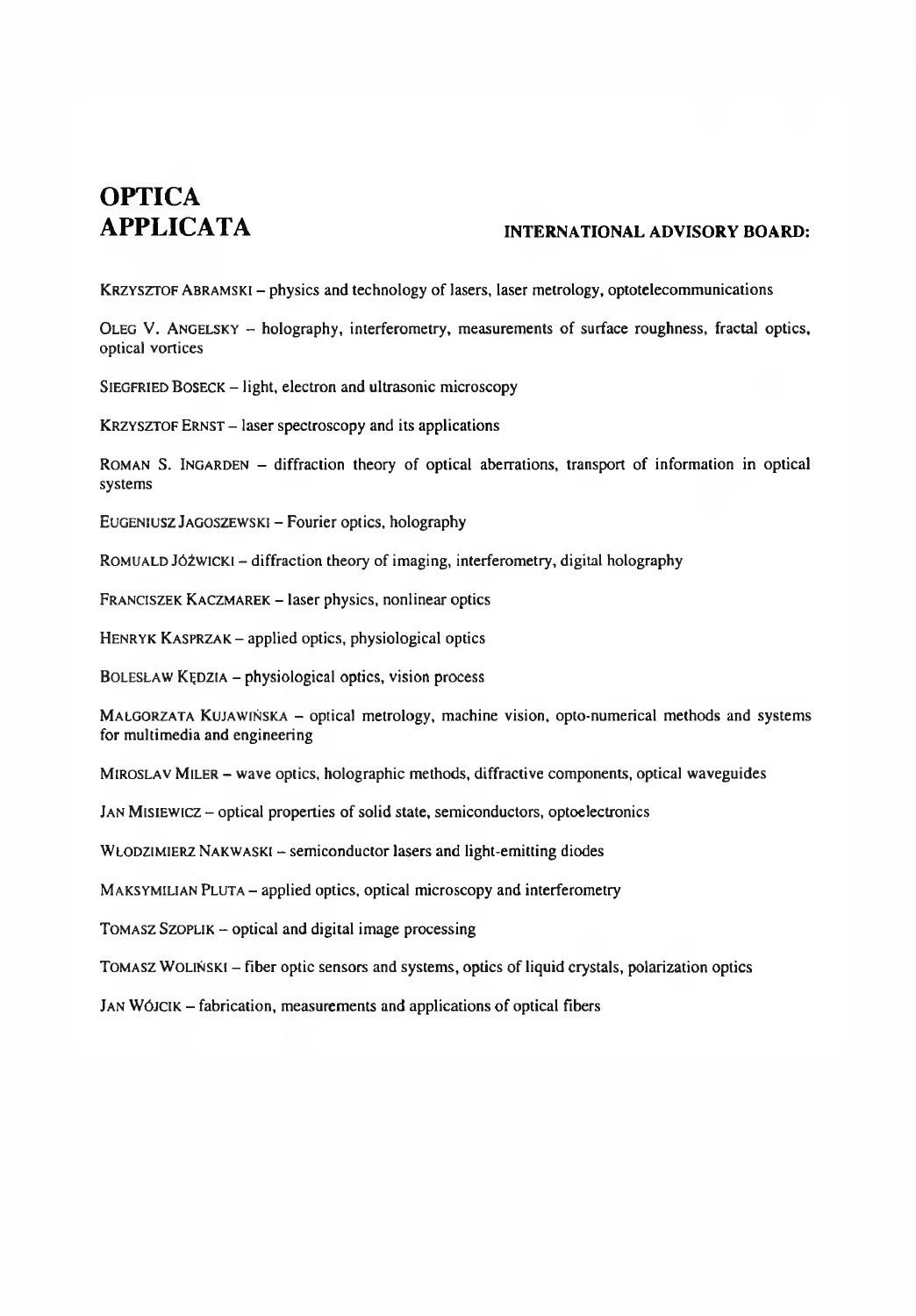# **OPTICA** Vol. XXXII (2002) No. 1-2 **APPLICATA**

PL ISSN 0078-5466 Index 367729

## A joint publication of the

 $\mathcal{X}$ 

**INSTITUTE OF PHYSICS.** WROCŁAW UNIVERSITY OF TECHNOLOGY. **POLAND** 

SPIE/POLAND CHAPTER in association with SPIE-THE INTERNATIONAL SOCIETY FOR OPTICAL ENGINEERING

#### **Contents**

|                                                                                                                                                                 | 5   |
|-----------------------------------------------------------------------------------------------------------------------------------------------------------------|-----|
| ABRAMSKI K.M., TRZASKA H., Photonic electromagnetic field sensor developments                                                                                   | 7   |
| GRZEGORZEWSKI B., KOWALIŃSKA E., GÓRNICKI A., GUTSZE A., Diffraction measure-<br>ment of erythrocyte sedimentation rate                                         | 17  |
| SARNOWSKA-HABRAT K., DUBIK B., ZAJĄC M., Visual acuity in polychromatic light                                                                                   | 25  |
| CZERWIŃSKI M, MROCZKA J, Hybrid method – the case of arbitrary particle size                                                                                    |     |
| BADZIAK J, JABŁOŃSKI S., MAKOWSKI J., PARYS P., RYĆ L., VANKOV A.B.,<br>WOLOWSKI J., WORYNA E., JUHA L., KRÁSA J., X-ray emission from high-intensity           | 35  |
| interaction of picosecond and subnanosecond laser pulses with solid targets<br>KRYSZCZYŃSKI T, Exact algebraic method for design of the model nonastigmatic     | 41  |
|                                                                                                                                                                 | 47  |
| SZYJER M, KRASKA Z., KOWALIK A., Modulated gratings and grating-modulated<br>holograms: their spectral and polarization properties and protection possibilities | 61  |
| PIENKOWSKI J., RZEPKA J., SAMBOR S., System for calibration of the frequency stabilized                                                                         |     |
| COJOCARU E., Temporal pulse response of quasi-periodic Fibonacci Fabry-Perot type                                                                               | 75  |
| DROBNIK A., NOWAK P., Electron microscopic analysis of the structure of the                                                                                     | 85  |
|                                                                                                                                                                 | 93  |
| NOWAK P., RAJKOWSKI B., Review of empirical models of photographic recording of                                                                                 | 103 |
| RAJKOWSKI B, Influence of the rate of photographic development process on the                                                                                   |     |
|                                                                                                                                                                 | 113 |
| RAJKOWSKI B., LATACZ L., Model examination of the influence of edge effects on                                                                                  | 121 |
| the acutance of photographic image<br>HOFFMAN J., SZYMAŃSKI Z., Absorption of the laser beam during welding with $CO2$                                          |     |
|                                                                                                                                                                 | 129 |
| POKUTNYI S.L., SALEJDA W., JACAK L., MISIEWICZ J., TYC M., Nanolaser on heavy                                                                                   |     |
| hole transition in semiconductor nanocrystals                                                                                                                   | 147 |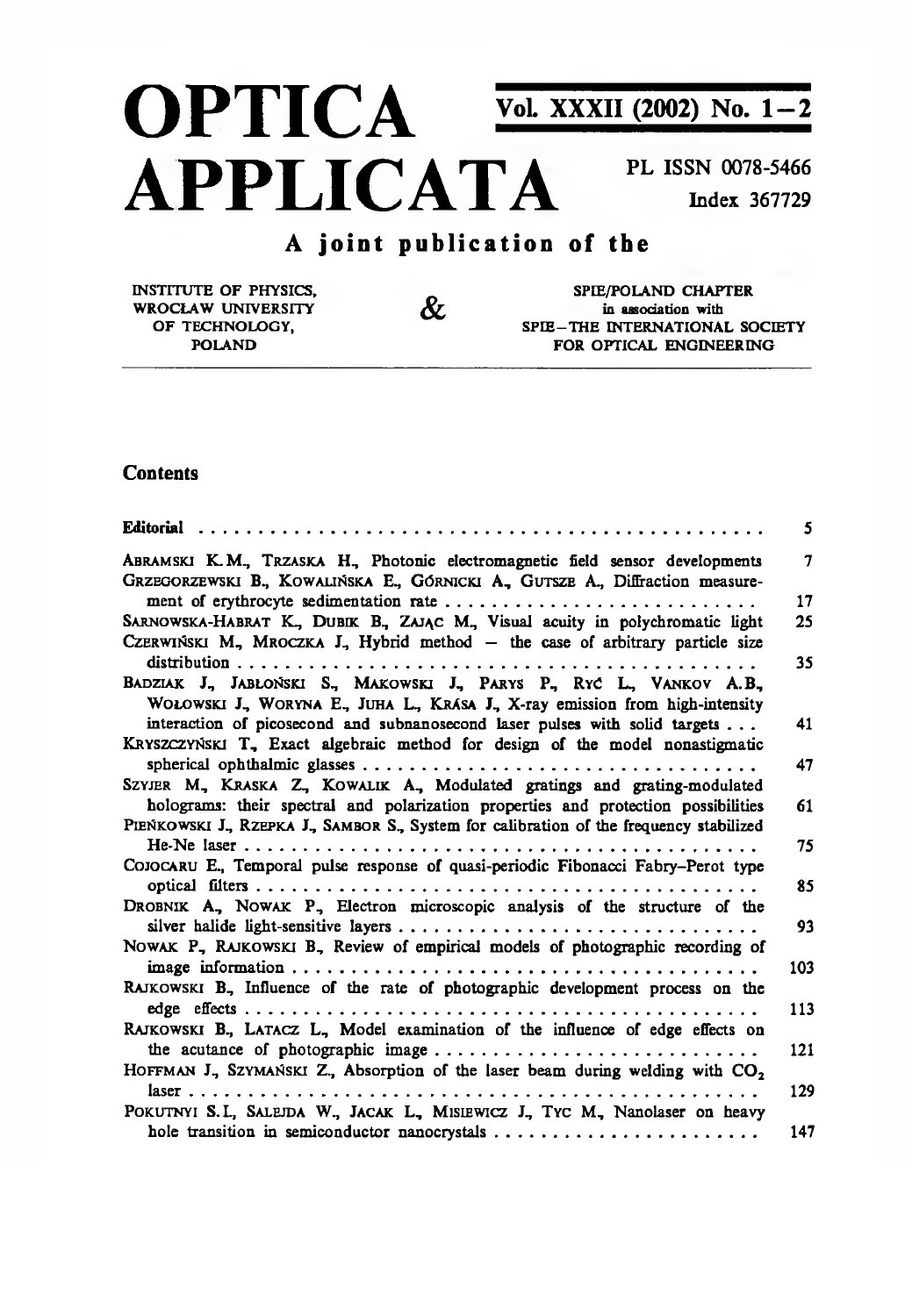| NAKWASKI W., MACKOWIAK P., OSINSKI M., Simulation of thermal properties of proton<br>-implanted top-surface-emitting lasers. I. Analytical thermal model 157 |     |
|--------------------------------------------------------------------------------------------------------------------------------------------------------------|-----|
| NAKWASKI W., MACKOWIAK P., OSIŃSKI M., Simulation of thermal properties of proton                                                                            |     |
| -implanted top-surface-emitting lasers. II. Results and discussion                                                                                           | 173 |
| TIESLER M.M., WITKOWSKI J.S., ABRAMSKI K.M., Quality criterion for numerical                                                                                 |     |
| Letters to the Editor                                                                                                                                        |     |
| SIUZDAK J., Fast thinning algorithm ready for real-time application $\ldots \ldots \ldots$                                                                   | 197 |
| MAGIERA A., Cut-off spatial frequency in a confocal microscope with trigonometric                                                                            |     |
|                                                                                                                                                              | 201 |
| WYSOCKI G., ABRAMSKI K. M., Frequency stabilisation of twin orthogonal mode He-Ne                                                                            |     |
|                                                                                                                                                              |     |

4

 $\mathbf{r}$